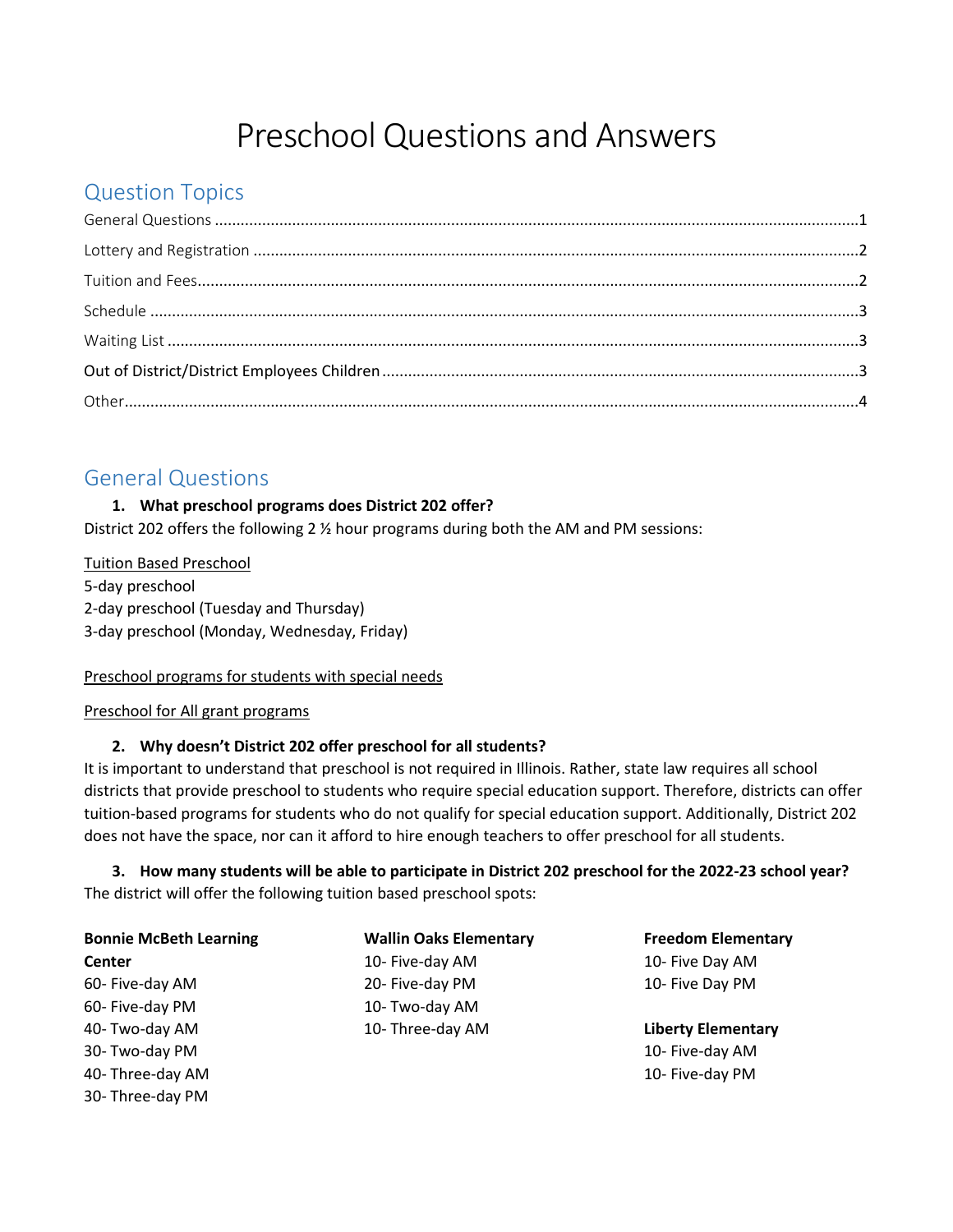### **4. How will students be selected to participate in the preschool program?**

Students will be selected through a computerized random lottery.

### <span id="page-1-0"></span>Lottery and Registration

### **5. What is the lottery and registration process for preschool?**

- $\circ$  February 14 7:00 a.m.- February 25 to 5 p.m. Application Window for the Lottery
- o Families notified February 28. 2022 Lottery drawing All families notified of the Lottery results, with appropriate instructions for "next steps."
- o March 7, 2022 April 1, 2022 Preschool registration forms and first month's tuition due for children selected for Full Day Preschool.

Families who do not register by the deadline will lose their tuition preschool slot and move to the bottom of the wait list.

### 6. **Will District 202 employees be given preference for the preschool slots?**

No. The slots are randomly selected.

### 7. **How does the lottery work for families with multiples (twins, triplets, etc.)?**

Each family can only complete one lottery application. Families with multiple preschool students will complete one application including the names of all prospective students. This application will create individual lottery entries for each child. Each child has an equal opportunity to be selected for preschool. Multiples will be chosen individually, not as a family.

### 8. **Can I apply for the preschool lottery at any of the three locations in the district?**

Families can apply for the lottery at any of the three locations, however, we encourage families to register at the school located closest to their home.

### <span id="page-1-1"></span>Tuition and Fees

### **9. Does the preschool program cost District 202 money?**

Yes. However, the monthly tuition will help offset the program cost and keep the program affordable.

### **10. How much will it cost for my student to attend the preschool program?**

- The five-day preschool tuition is \$2,250, which is broken into \$250 monthly payments.
- Three-day preschool tuition is \$1,800 which is broken into \$200 monthly payments.
- Two-day preschool tuition is \$1350 which is broken into \$150 monthly payments.
- Tuition will not be waived, regardless of qualification for the National School Lunch Program.

### Late Tuition

### 11. **What happens if the payment is late?**

A late fee of \$25 will be charged for payments not received on the first day of the month. Please refer to the following chart: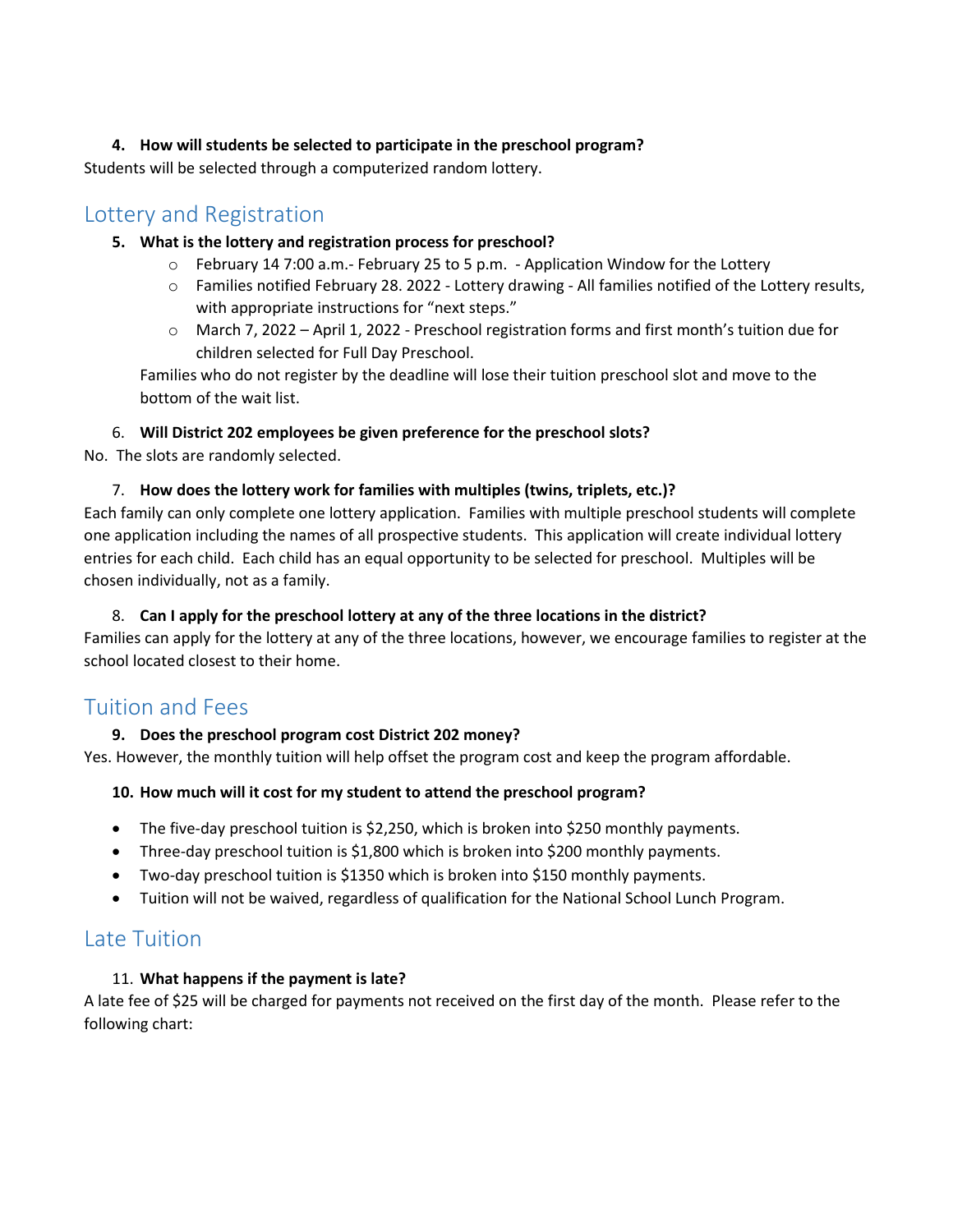| <b>Month of School</b> | <b>Payment Due:</b>  | \$25 Late Fee applied on: |
|------------------------|----------------------|---------------------------|
| August/September       | Paid by July 1, 2022 | Dropped from the program  |
| <b>October</b>         | Sept. 1, 2022        | Oct. 1, 2022              |
| <b>November</b>        | Oct. 1, 2022         | Nov. 1, 2022              |
| <b>December</b>        | Nov. 1, 2022         | Dec. 1, 2022              |
| January                | Dec. 1, 2022         | Jan. 1, 2023              |
| February               | Jan. 1, 2023         | Feb. 1, 2023              |
| <b>March</b>           | Feb. 1, 2023         | Mar. 1, 2023              |
| <b>April</b>           | Mar. 1, 2023         | April 1, 2023             |
| May                    | April 1, 2023        | May 1, 2023               |

### <span id="page-2-0"></span>Schedule

### **12. What schedule will the preschool program follow?**

The preschool program will follow the District 202 attendance calendar for preschool students. Students in the preschool program will not attend school on shortened days when kindergarten and preschool students do not attend. On regular school days, preschool students will follow the schedule for their chosen 5-, 3-, or 2-day program.

### <span id="page-2-1"></span>Waiting List

### 13. **How will I know if I am on the waiting list?**

Everyone who enters the lottery will be notified of the results by February 28, 2022.

### 14. **How will the wait list work?**

Students will be randomly assigned a number. The program will take the first students listed and fill the spots available for their program. If a spot in the program becomes available, the next student on the wait list will be offered the slot.

## <span id="page-2-2"></span>Out of District/District Employees Children

Upon completion of the Plainfield School District 202 tuition based preschool lottery and open registration period, the school district will determine if any openings remain in any of the tuition-based programs. If spaces area available in any of the 2-day, 3-day, or 5-day preschool programs, non-resident students who meet the age criteria for the 2022-2023 school year will have the opportunity to enroll. The students cannot be eligible for the Preschool For All program or for special education services since these services must be provided in their resident district.

### **15. Can students of district employees who live out of district apply for the lottery?**

No. All students must live within district boundaries to be in the lottery. If there are openings after the completion of the lottery, District 202 employees may apply during the open registration window. The tentative date for this window is April 4, 2022. The tuition rate for district employees is the same as the in-district rate:

- The five-day preschool tuition is \$2,250, which is broken into \$250 monthly payments.
- Three-day preschool tuition is \$1,800 which is broken into \$200 monthly payments.
- Two-day preschool tuition is \$1350 which is broken into \$150 monthly payments.